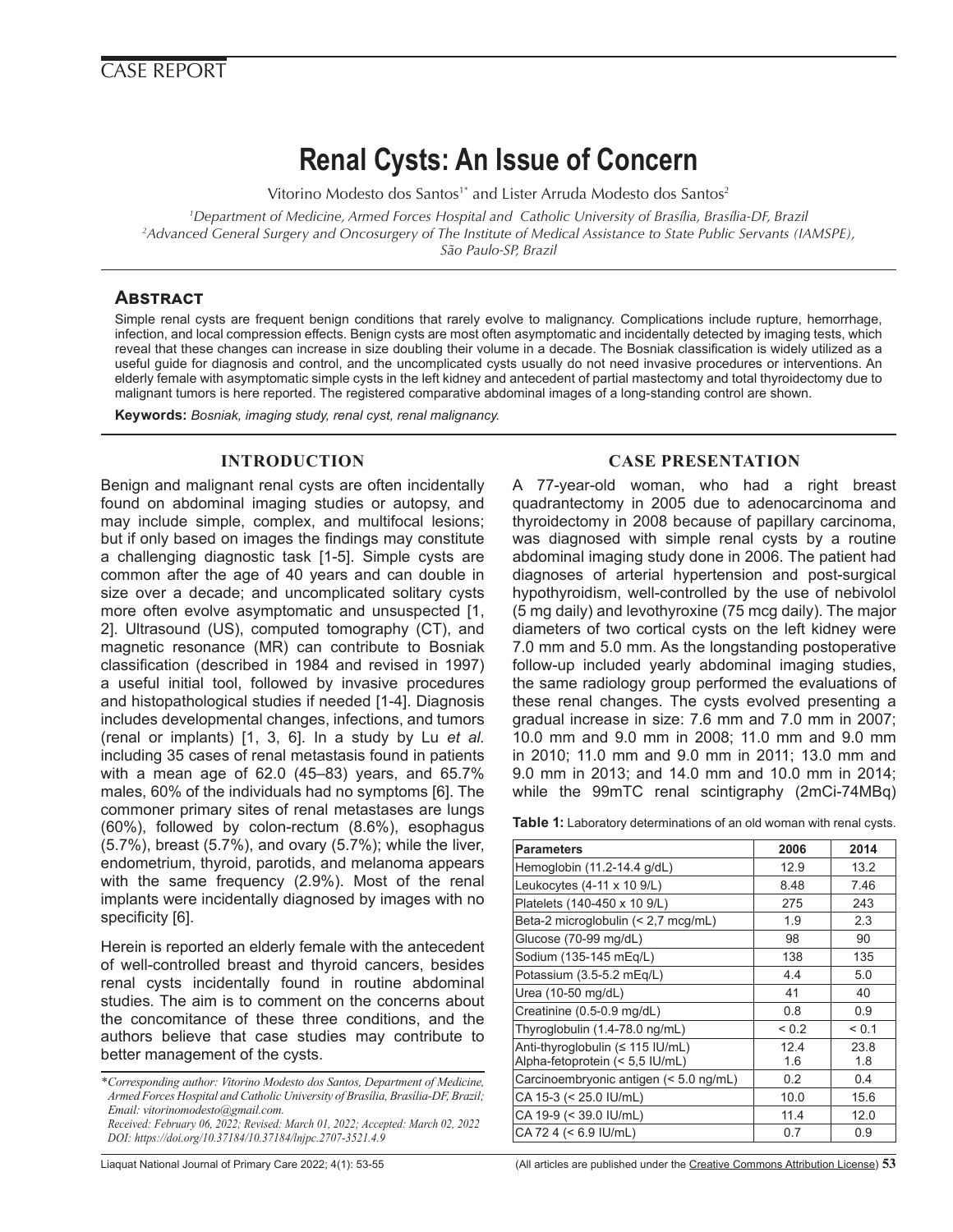

**Fig. (1):** Pannel with US images showing the progressive increase in the size of left renal simple cysts from 7.0 mm and 5.0 mm in 2006 to 14.0 mm and 10.0 mm in 2014; besides the more recent images of the 99mTC renal scintigraphy (2mCi-74MBq) study.

evaluation revealed normal topical kidneys with uniform radiopharmaceutical uptake and preserved cortical contours (**Fig. 1**). Besides, the routine laboratory blood determinations remained within normal ranges (**Table 1**) and the repeated urinalysis revealed unremarkable results from 2006 to 2014.

During all the follow-up period, the cystic lesions did not show any evidence of complications such as hemorrhage, infection or rupture, or some suggestive finding of malignant change like coarse calcifications, and irregularities or septa in their walls. Therefore, the watchful expectation was the first option for the management of renal cysts.

#### **DISCUSSION**

The initial evidence of renal cysts in this elderly patient was obtained by a US scan done in the postoperative follow-up of partial mastectomy due to breast cancer. Worthy of note, abdominal US and CT imaging were yearly performed as a routine since she underwent mastectomy and thyroidectomy for the treatment of carcinomas. Therefore, concomitant follow-up of renal cysts development was obtained for decades, allowing the longstanding comparative evaluations of cystic alterations in her kidneys.

Frequently the first resource for renal cyst detection is US evaluation, and the simple cysts have anechoic content, posterior enhancement, and well-defined

borders [1-4]. Otherwise, the cyst is classified as complex, while the complicated ones show changes as rupture, hemorrhage, or infection, and cannot be accurately differentiated with base only on US images; in such cases, the findings of CT and MR can solve the doubts [1-5]. The prevalence, volume, and the number of focal renal cysts increase with ageing, and after the fourth decade of life they can be observed in up to 40% of the people; gene mutation, congenital dysplasia, infection, or toxin damage are predisposing factors [1-4]. According to the Bosniak classification, the categories of renal cystic lesions I (or simple cyst), II, and IIF are non-surgical; while III and IV (cystic tumors) are surgical; the enhanced modularity and increased attenuation  $(≥$ 15-20 HU) indicate malignancy [1]. Simple cysts arise at the basement membrane of distal convoluted or collecting tubules [2], in their vast majority are benign, without calcification, septa, or enhancing nodularity [1, 2]. These cysts may increase in size over time and their treatment is usually not indicated; but the sizes do not indicate benignity or malignancy and the small may be malignant [1, 2]. They seldom increase enough to cause mass effect and block the normal flow of urine, requiring either cyst drainage and sclerotherapy or removal by laparoscopic surgery; while those patients with infected cysts should be managed with antibiotic therapy [2]. Category II cysts have a hair-line wall, thin septa, fine calcifications, hyperattenuation (> 20 HU), do not require treatment, and complicated smaller than 3 cm are also